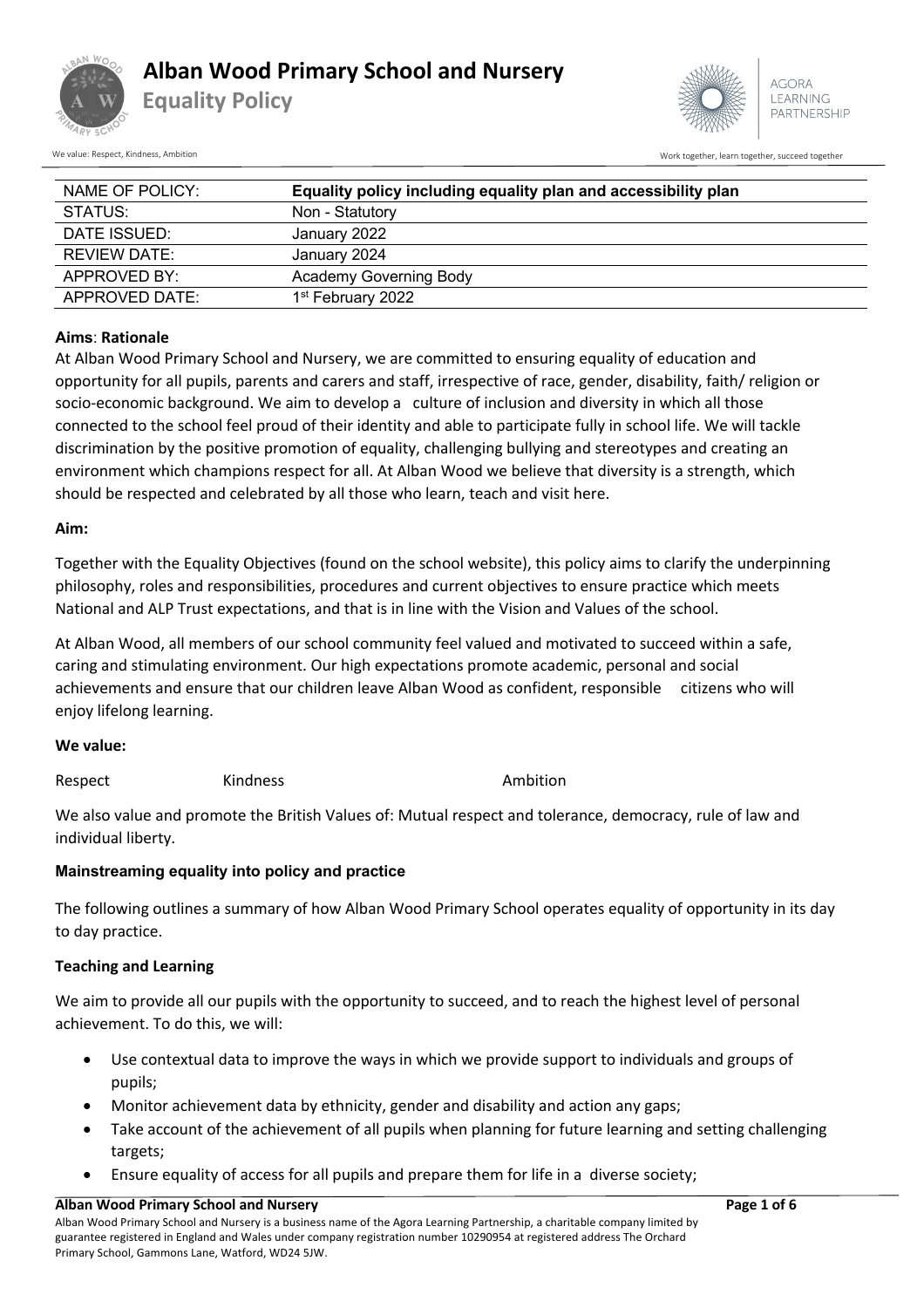



We value: Respect, Kindness, Ambition Work together, accreed together, succeed together, succeed together, succeed together

- Use materials that reflect the diversity of the school, population and local community in terms of race, gender and disability, without stereotyping;
- Promote attitudes and values that will challenge racist and other discriminatory behaviour or prejudice;
- Provide opportunities for pupils to appreciate their own culture and celebrate the diversity of other cultures;
- Seek to involve all parents in supporting their child's education;
- Encouraging classroom and staffroom discussion of equality issues which reflect on social stereotypes, expectations and the impact on learning;
- Including teaching and classroom-based approaches appropriate for the whole school population, which are inclusive and reflective of our pupils.

## **Admissions and exclusions**

Our admissions arrangements are fair and transparent, and do not discriminate on race, gender, disability or socio-economic factors.

Exclusions will always be based on the school's Behaviour Policy. We will closely monitor exclusions, particularly to be aware of over-representation of any one group which may imply inequality, or require further support/targeting of resources.

#### **Employer duties**

As an employer we will ensure that we eliminate discrimination and harassment in our employment practice and actively promote equality across all groups within our workforce.

## **Equal Opportunities for Staff**

We are committed to the implementation of equal opportunities principles and the monitoring and active promotion of equality in all aspects of staffing and employment. All staff appointments and promotions are made on the basis of merit and ability and in compliance with the law. We are concerned to ensure wherever possible that the staffing and governance of the school reflects the diversity of our community.

#### **Actions to ensure this commitment is met include:**

Continued professional development opportunities for all staff (including Performance Management Review for all staff); Senior Leadership Team and Agora Learning Partnership support and monitoring to ensure equality of opportunity for all; Recruitment practices which reinforce that we are an equal opportunities employer.

#### **Equality and the law**

There is now one single equality duty, the Equality Act 2010 that protects the characteristics of race, disability, sex, age, religion or belief, sexual orientation, pregnancy and maternity and gender reassignment. This policy is designed to fit within all Herts guidance, which explains the summarised points below in more detail.

#### **Race Equality**

The Equality Duty requires us to have due regard to the need to:

- Eliminate racial discrimination;
- Promote equality of opportunity;

#### **Alban Wood Primary School and Nursery Page 2 of 6**

Alban Wood Primary School and Nursery is a business name of the Agora Learning Partnership, a charitable company limited by guarantee registered in England and Wales under company registration number 10290954 at registered address The Orchard Primary School, Gammons Lane, Watford, WD24 5JW.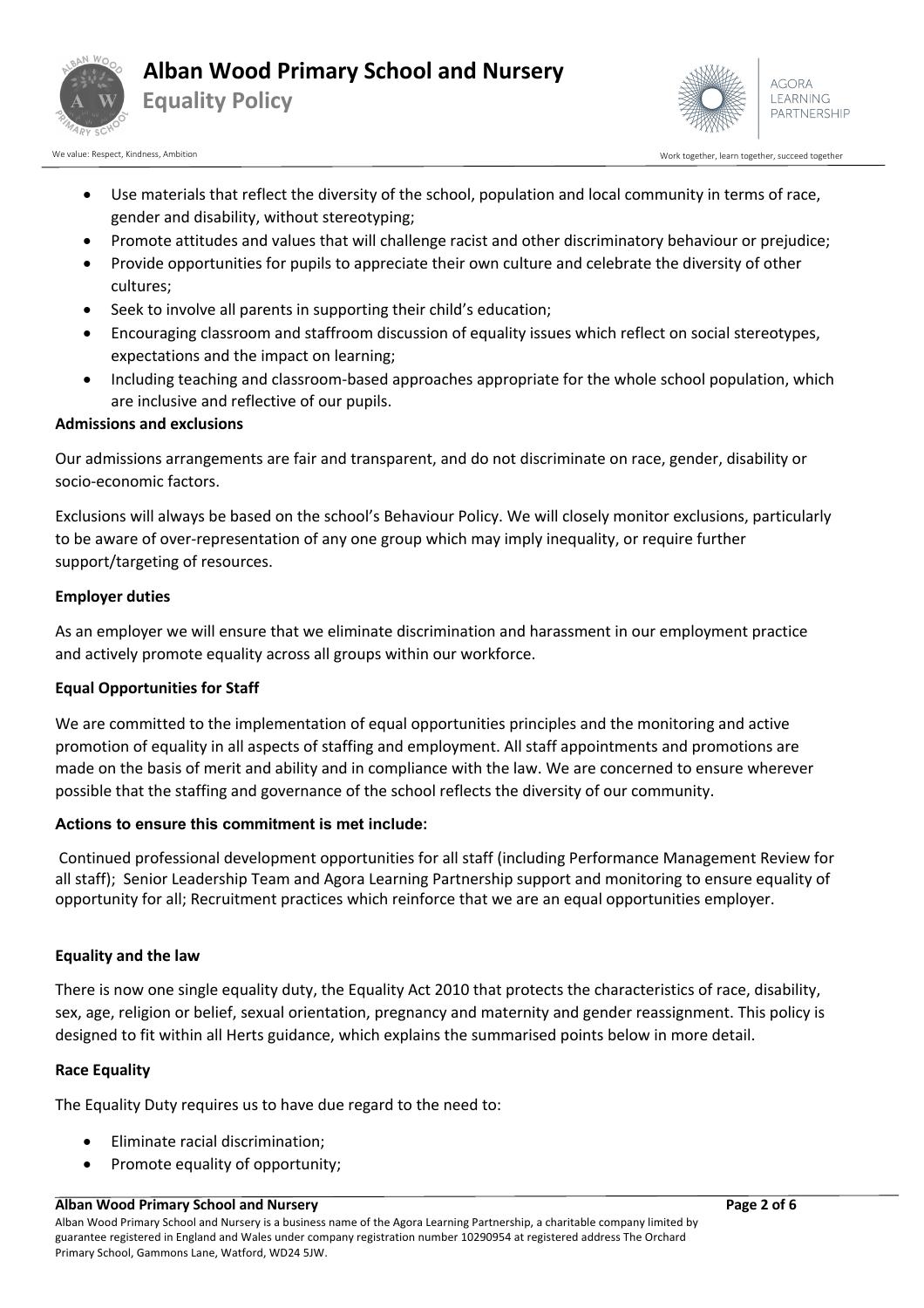



- Promote good relations between people of different racial groups;
- Assess the impact of our policies, including this Plan, on pupils, staff and parents by ethnicity including, in particular, the achievement levels of these pupils;
- Monitor the impact our plans and policies have on such pupils, staff and parents towards raising the achievement of minority ethnic groups.

## **Disability Equality**

The Disability Discrimination Act 2005 (DDA) defines a disabled person as someone who has 'a physical or mental impairment which has a substantial or long-term adverse effect on his or her ability to carry out normal day-to-day activities'. The Act similarly requires us to eliminate discrimination, actively promote equality of opportunity and assess the impact of our policies and practices in ensuring access to all, and high expectations for achievement of all.

#### **Gender Equality**

Finally, the Gender Equality Duty places a general and specific duty on schools to eliminate unlawful discrimination and harassment on the grounds of gender and to promote equality of opportunity between female and male pupils and between women and men and transgender people.

Consideration of Race, Disability and Gender equality (as well as socio-economic, cultural or religious, or any other diversity) is a fundamental part of all-inclusive planning and practices within the school. Specific roles and responsibilities are defined over.

## **The Role of Governors**

The governing body is fully committed to equal opportunities and takes seriously its role to support and monitor the practices of the school to ensure that it is fully inclusive to pupils, and responsive to their needs based on race, gender and disability. Similarly, the governing body seeks to ensure that people are not discriminated against when applying for jobs at our school on grounds of race, gender or disability. The governors, with the Headteacher, will take all reasonable steps to ensure that the school environment gives access to people with disabilities, and also that together it strives to make school communications as inclusive as possible for parents/carers and pupils. The governors welcome all applications to join the school, whatever a child's socioeconomic background, race, gender or disability. Governors will also be made aware of any discrimination during the termly headteacher's report to governors. This Information will be anonymised.

## **The role of the Headteacher**

The role of the Headteacher is to implement the school's Equality Objectives and he is supported by the governing body in doing so.

• It is the Headteacher's role to ensure that all staff are aware of the Equality Objectives, and that teachers apply these guidelines fairly in all situations.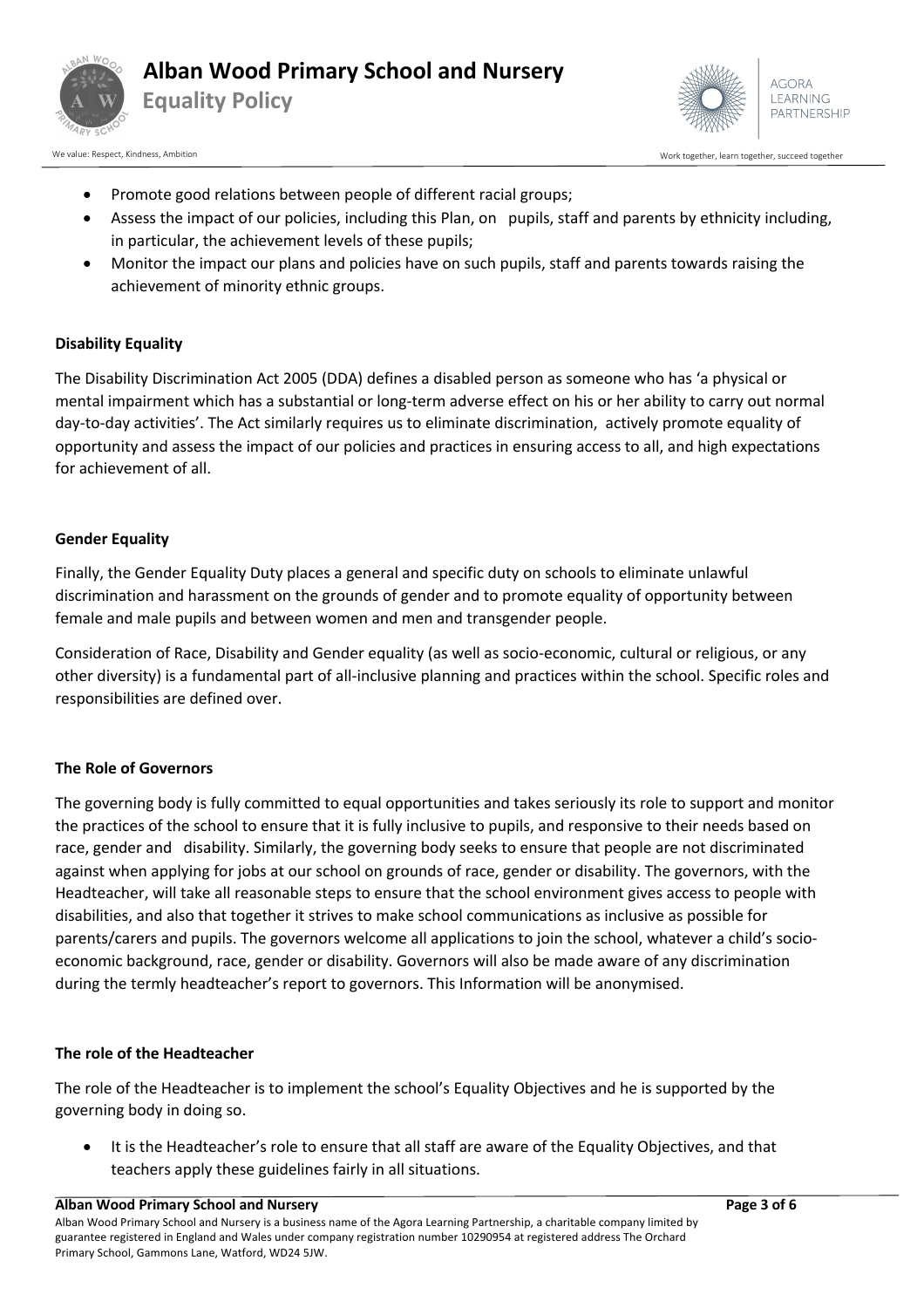



We value: Respect, Kindness, Ambition Work together, accreed together, succeed together, succeed together, succeed together

- The Headteacher ensures that all appointments panels give due regard to this plan, so that no-one is discriminated against when it comes to employment or training opportunities.
- The Headteacher promotes the principle of equal opportunity when developing the curriculum, and promotes respect for other people and equal opportunities to participate in all aspects of school life.
- The Headteacher treats all incidents of unfair treatment and any incidents of bullying or discrimination, including racist incidents, with due seriousness. Any incidents of discrimination will be recorded and analysed.

# **The role of all staff: teaching and non-teaching**

All staff will ensure that all pupils are treated fairly, equally and with respect, and will maintain awareness of the school's Equality Objectives. All staff will strive to provide material that gives positive images based on race, gender and disability, and challenges stereotypical images. All staff will challenge any incidents of prejudice, racism or homophobia, and record any serious incidents, drawing them to the attention of the Headteacher. Teachers support the work of ancillary or support staff and encourage them to intervene in a positive way against any discriminatory incidents.

# **Monitoring impact**

The school will collect and analyse evidence and data on children's achievement and attendance and use this to inform strategies to raise achievement.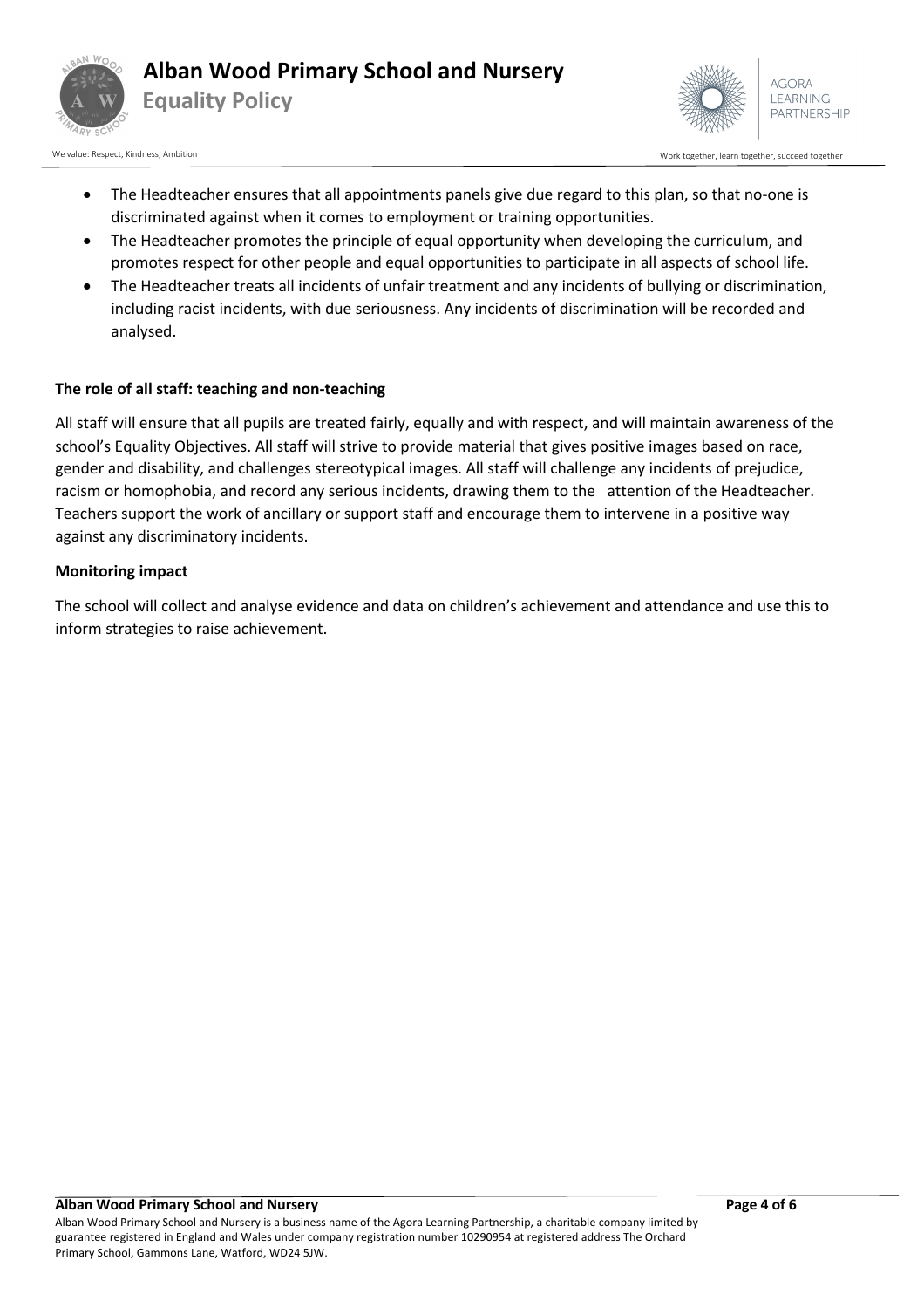

# **Alban Wood Primary School and Nursery**

**Equality Policy**



We value: Respect, Kindness, Ambition and the state of the state of the state of the state of the state of the state of the state of the state of the state of the state of the state of the state of the state of the state o

# **Equality Action Plan**

|              | Objective                                                                                                           | <b>Actions</b>                                                                                                                                                                                                                                                                                                                                                                                                                                          | <b>Lead Person</b>                                           | Impact by July 2022                                                                                                                                                                                                                                                                                                                         |
|--------------|---------------------------------------------------------------------------------------------------------------------|---------------------------------------------------------------------------------------------------------------------------------------------------------------------------------------------------------------------------------------------------------------------------------------------------------------------------------------------------------------------------------------------------------------------------------------------------------|--------------------------------------------------------------|---------------------------------------------------------------------------------------------------------------------------------------------------------------------------------------------------------------------------------------------------------------------------------------------------------------------------------------------|
|              |                                                                                                                     |                                                                                                                                                                                                                                                                                                                                                                                                                                                         | Responsible                                                  |                                                                                                                                                                                                                                                                                                                                             |
| $\mathbf{1}$ | To improve the outcomes for all<br>vulnerable children in the<br>school.                                            | See Academy Improvement Plan<br>Termly monitoring<br>Pupil progress meetings<br>Ensure technology is made available where needed to<br>support children's learning<br>Ensure incidents that may be detrimental to equality is<br>recorded appropriately, reported where necessary and<br>support implemented to ensure best outcomes for all.                                                                                                           | <b>Paul Sutton</b><br>Headteacher                            | Vulnerable children to be on track or<br>better from their previous Key Stage<br>exit.<br>The gap between the vulnerable<br>groups of children and non-<br>vulnerable groups of children is<br>diminished.                                                                                                                                  |
| $\mathbf{2}$ | Improve pupil attendance<br>including all vulnerable children<br>- to reduce the number of<br>persistent absentees. | See Academy Improvement Plan<br>Monitoring fortnightly<br>Parents contacted, invited in and appropriate support<br>signposted and/or implemented.<br>Any concerns raised with AIO                                                                                                                                                                                                                                                                       | <b>Hazel Pinder</b><br>Head of School                        | All children to be regularly attending<br>school with 'good' attendance (aim<br>$>95%$ ).<br>The school's persistent absence<br>figure to be lower than the previous<br>year.                                                                                                                                                               |
| 3            | To support children affected by<br>lock downs during the<br>coronavirus pandemic.                                   | Map lost / less effective learning during lockdowns<br>$\bullet$<br>Alter subject curriculums as appropriate<br>Identify children who have fallen behind academically<br>$\bullet$<br>Plan for and implement interventions relevant to<br>children's needs<br>Monitor the impact of interventions and ensure children<br>are making progress<br>Additional support to the youngest children entering<br>Orchard with speech and language / basic skills | Paul Sutton<br>Headteacher<br>Hazel Pinder<br>Head of School | Missed learning has been covered to<br>ensure progression through the<br>subject curriculums.<br>Children, who have fallen behind<br>their final target, have had<br>intervention to strive to be inline<br>with their target.<br>Early intervention for children in<br>EYFS ensures children have the basic<br>skills in which to progress |

#### **Alban Wood Primary School and Nursery Page 5 of 6**

Alban Wood Primary School and Nursery is a business name of the Agora Learning Partnership, a charitable company limited by guarantee registered in England and Wales under company registration number 10290954 at registered address The Orchard Primary School, Gammons Lane, Watford, WD24 5JW.